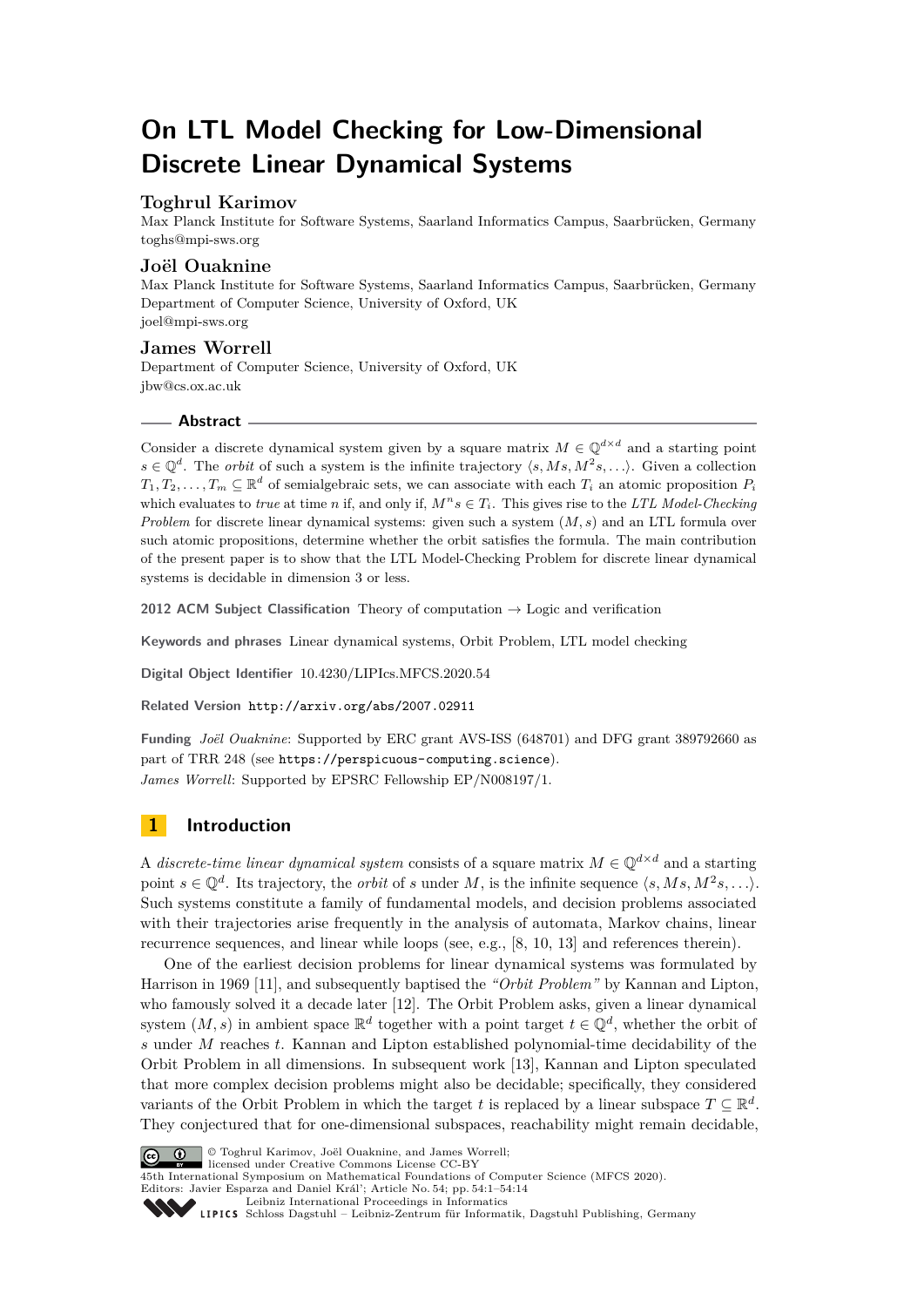#### **54:2 On LTL Model Checking for Low-Dimensional Discrete Linear Dynamical Systems**

but in the same breath they noted that when *T* is a  $(d-1)$ -dimensional subspace of  $\mathbb{R}^d$ , the corresponding reachability problem is precisely equivalent to the well-known *Skolem Problem* asking whether a linear recurrence sequence has a zero, which itself has been open for many decades [\[10,](#page-12-1) [23\]](#page-13-1) (although decidability is known in dimension 4 or less [\[18,](#page-13-2) [24\]](#page-13-3)).

The problem of reaching a linear subspace was studied by Chonev *et al.* in [\[6,](#page-12-5) [8\]](#page-12-0), in which the authors established decidability for subspaces of dimension up to three (regardless of the dimension of the ambient space). Chonev *et al.* then turned their attention to the *Polyhedron-Hitting Problem* [\[7\]](#page-12-6), in which the target is an arbitrary polyhedron. Decidability in dimension 3 was established, but the authors showed that in dimensions 4 or higher, solving the Polyhedron-Hitting Problem would necessarily entail major breakthroughs in Diophantine approximation, considered out of reach at the present time. More recently, Almagor *et al.* studied the *Semialgebraic Orbit Problem*, in which the target is an arbitrary semialgebraic set [\[3\]](#page-12-7). Once again, decidability in dimension 3 was shown to hold. Finally, in very recent work, and building on earlier results [\[2\]](#page-12-8), Almagor *et al.* introduced a unifying framework for formulating *reachability* queries for discrete linear dynamical systems [\[4\]](#page-12-9), subsuming all of the above problems. Roughly speaking, the authors considered instances in which both the source and target are semialgebraic sets, and a specification formalism in which one may quantify over members of these sets. Crucially, however, their *First-Order Orbit Queries* framework only allows *reachability* queries ("is there a positive integer *n* such that, after *n* steps, such and such properties hold?"). Almagor *et al.* established decidability in dimension 3.

**Main contributions.** In this paper, going considerably beyond reachability, we tackle the problem of full *LTL model checking* for orbits of discrete-time linear dynamical systems in dimension 3 (or less). More precisely, we are given a linear dynamical system (*M, s*) (with a singleton starting point  $s \in \mathbb{Q}^3$ , together with a collection  $T_1, \ldots, T_m \subseteq \mathbb{R}^3$  of semialgebraic sets, and an LTL formula  $\varphi$  over atomic propositions  $P_1, \ldots, P_m$ . The atomic proposition  $P_i$  evaluates to *true* at time *n* if, and only if, the *n*-th component of the orbit lies in  $T_i$ , i.e.,  $M^n s \in T_i$ . Such a framework enables one to formulate vastly more sophisticated and complex properties of orbits than mere reachability. **Our main result is that the LTL Model-Checking Problem for discrete-time linear dynamical systems in three dimensions is decidable, with complexity in exponential space.**

Some remarks are in order:

- **1.** Since we have a single starting point, the orbit consists of a *single* trajectory. The problem we are solving is sometimes referred to in the literature as *"path checking"*, although typical applications in runtime verification and online monitoring involve finite traces, e.g., [\[15\]](#page-13-4). Path checking ultimately periodic infinite traces is considered in [\[16\]](#page-13-5), but the traces arising from linear dynamical systems need not be ultimately periodic (see [\[1\]](#page-12-10)).
- **2.** Our framework is limited to dynamical systems in three (or fewer) dimensions. As mentioned earlier, it is known that mere polyhedral reachability is "hard" (in a Diophantineapproximation sense) in dimensions 4 and above, and as LTL model checking with semialgebraic targets vastly generalises polyhedral reachability, one cannot reasonably expect to prove decidability in dimensions higher than 3.
- **3.** Beyond the search for maximal versatility and generality, our use of semialgebraic sets rather than, say, products of intervals or polyhedra – in our specification framework has a practical motivation: in application areas such as program analysis, semialgebraic sets are indispensable to formulate sufficiently expressive properties, whether one seeks to overapproximate a set of reachable states, or to synthesise invariants or barrier certificates; see, e.g., [\[14\]](#page-13-6).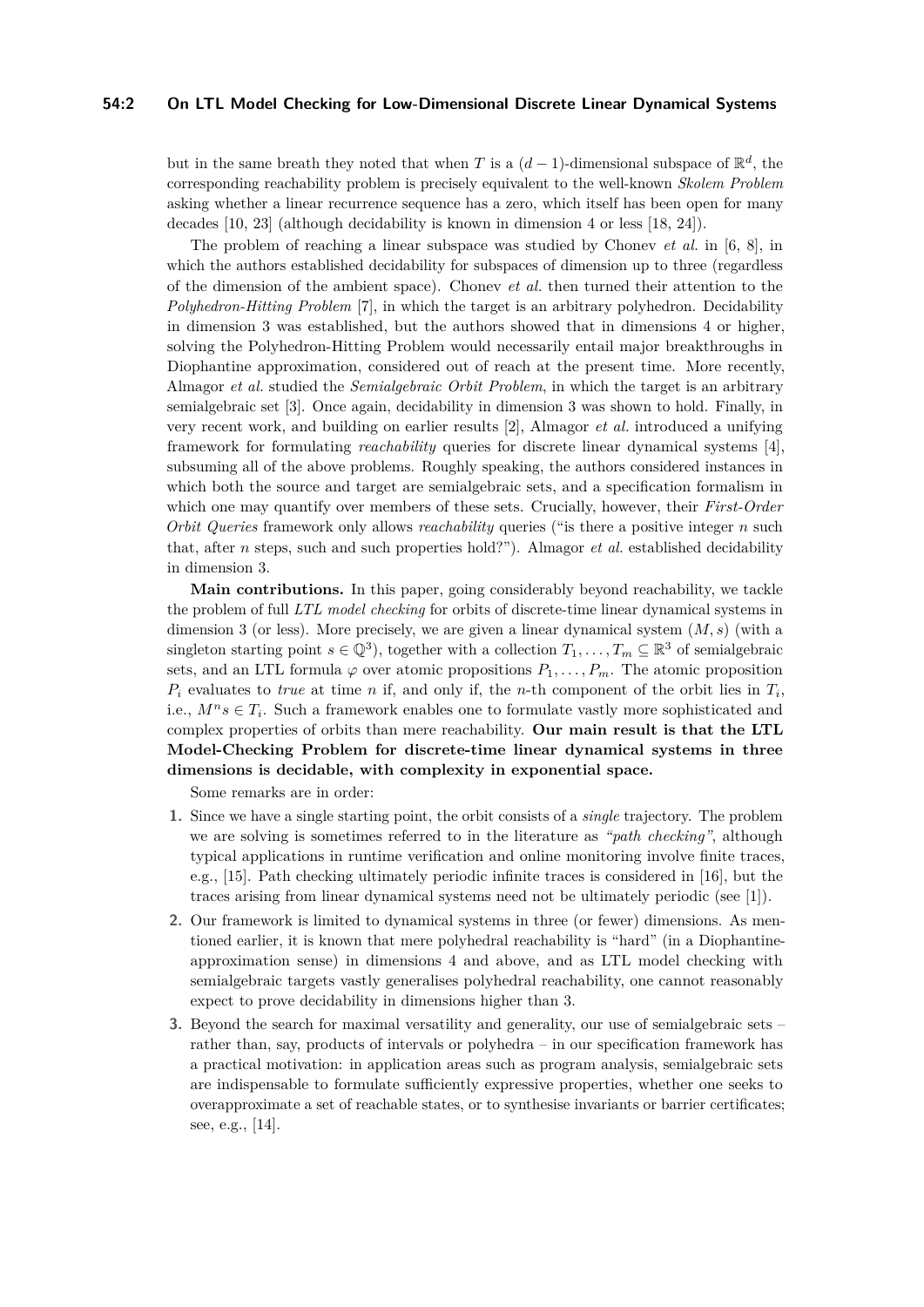On a technical level, our approach makes extensive use of spectral techniques and relies on various tools from algebraic and transcendental number theory, notably Baker's theorem on linear forms in logarithms of algebraic numbers, as well as Kronecker's theorem in Diophantine approximation.

In [\[1\]](#page-12-10), Agrawal *et al.* consider a problem that is closely related to ours, namely the approximate verification of the symbolic dynamics of Markov chains. More specifically, they view a Markov chain as a distribution transformer: a stochastic matrix *M* and an initial probability distribution *s* give rise to an orbit  $\langle s, Ms, M^2s, \ldots \rangle$ . They further discretise the probability space into finitely many boxes (products of intervals), which give rise to atomic propositions in exactly the same manner as in our setting. They then consider LTL model checking over the resulting formalism, but observe that the set of infinite words arising as symbolic trajectories of a given Markov chain can fail to be *ω*-regular; consequently, they switch their attention to " $\epsilon$ -approximations" of the model-checking problem (the precise definitions are technical) and are able to establish decidability in *all* dimensions. This variant of the model-checking problem does not allow to check a specific path and thereby circumvents many of the difficulties arising in the present paper. The two pieces of work are therefore fairly distinct, both in terms of their respective scope and in the mathematical approach taken, despite sharing similar motivations.

### **2 Mathematical background**

A semialgebraic set  $T \subseteq \mathbb{R}^n$  is defined by a Boolean combination of polynomial inequalities of the form  $p(x_1, \ldots, x_n) \geq 0$  and  $q(x_1, \ldots, x_n) > 0$  for polynomials  $p, q \in \mathbb{Z}[x_1, \ldots, x_n]$ .

## **2.1 Algebraic numbers**

A complex number *α* is algebraic if it is a root of a polynomial *p* with integer coefficients. We denote the set of algebraic numbers by  $\mathbb A$ . For an algebraic number  $\alpha$ , its defining polynomial  $p_\alpha$  is the unique polynomial of the least degree that has  $\alpha$  as a root and coefficients that do not share common factors. Given a polynomial  $p \in \mathbb{Z}[x]$ , let  $\|p\|$  denote the bit length of its representation as a list of coefficients encoded in binary,  $\deg(p)$  denote its degree and  $H(p)$ denote its height (i.e. the maximum of the absolute value of coefficients of *p*). Throughout this work we make an extensive use of the facts that for each pair  $\alpha$ ,  $\beta$  of algebraic numbers,  $deg(\alpha\beta) \leq deg(\alpha) + deg(\beta)$  and  $H(\alpha\beta) \leq H(\alpha)H(\beta)$ .

An algebraic number  $\alpha$  can be represented using its defining polynomial  $p_{\alpha}$  together with rational approximations of its real and imaginary parts to sufficient precision. More precisely, *α* can be represented by  $(p_{\alpha}, a, b, r) \in \mathbb{Z}[x] \times \mathbb{Q}^3$  provided that *α* is the unique root of  $p_{\alpha}$  in the circle of radius *r* around  $a + bi$ . A separation bound due to Mignotte [\[17\]](#page-13-7) asserts that for roots  $\alpha \neq \beta$  of a polynomial  $p \in \mathbb{Z}[x],$ 

$$
|\alpha-\beta|>\frac{\sqrt{6}}{d^{(d+1)/2}H^{d-1}}
$$

where *d, H* are the degree and height of  $p_\alpha$ , respectively. Thus if *r* is less than a quarter of the root separation bound, then the representation is well-defined. Given a polynomial  $p \in \mathbb{Z}[x]$ , we can compute a standard representation of each of its roots in time polynomial in  $\|p\|$  [\[5\]](#page-12-11). Thus for an algebraic number  $\alpha$ , we denote by  $\|\alpha\|$  the bit length of its standard representation.

Given representations of algebraic numbers  $\alpha$ ,  $\beta$  we can effectively compute representations for the algebraic numbers  $\alpha + \beta$ ,  $\alpha\beta$ ,  $\frac{1}{\alpha}$ ,  $|\alpha|$ , Re( $\alpha$ ), Im( $\alpha$ ) in time polynomial in  $||\alpha|| + ||\beta||$ . Efficient algorithms for these tasks can be found in [\[5,](#page-12-11) [9\]](#page-12-12).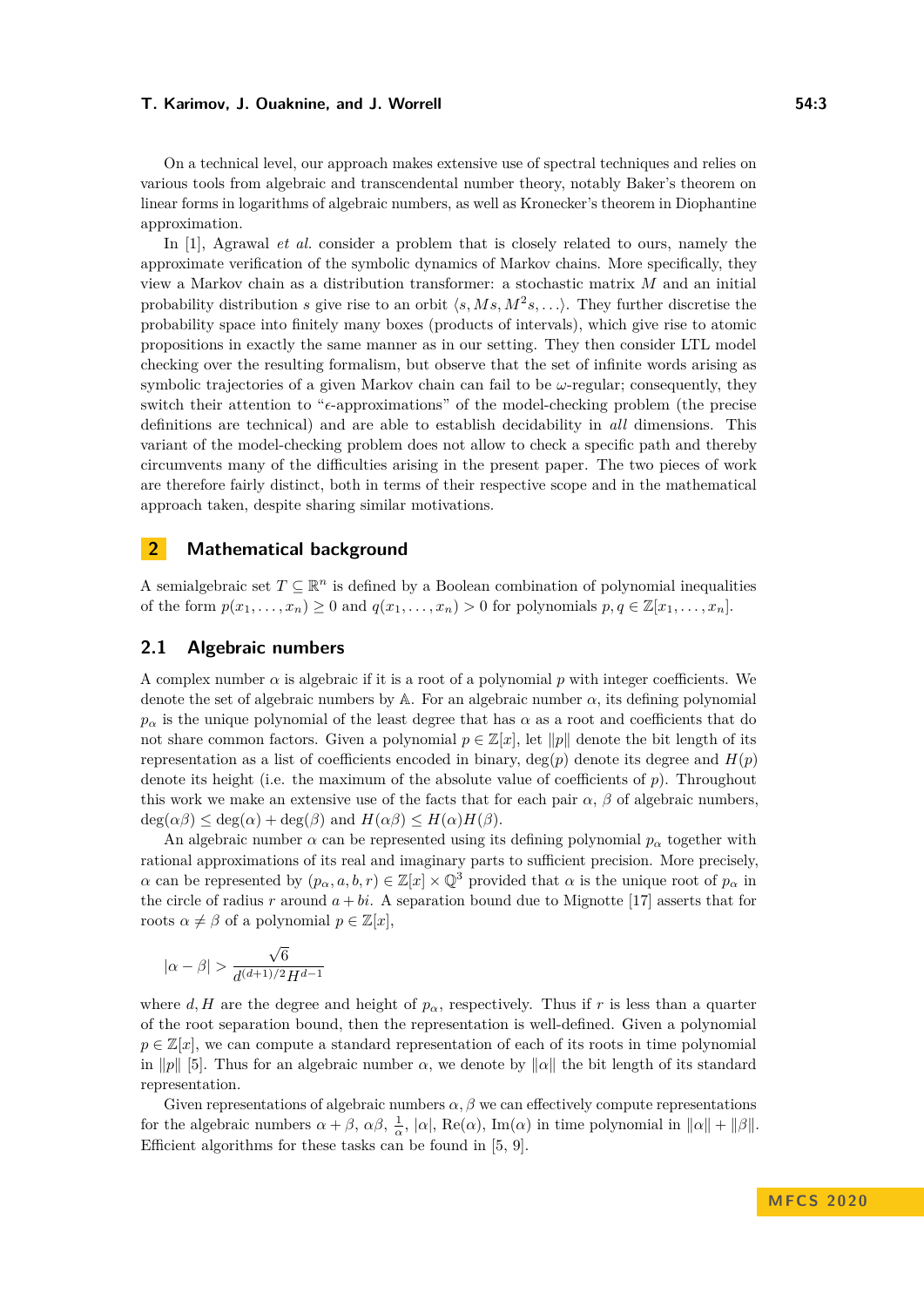#### **54:4 On LTL Model Checking for Low-Dimensional Discrete Linear Dynamical Systems**

## **2.2 Number-theoretic bounds**

Throughout the paper, we make an extensive use of the following lemma, which itself is a consequence of the celebrated Baker-Wüstholtz theorem.

 $\blacktriangleright$  **Lemma 1** ([\[19\]](#page-13-8)). *There exists a constant C such that for algebraic numbers*  $\alpha$ *,*  $\beta$ *, for*  $\int e^{x} e^{x} dx$  = 2 *if*  $\alpha^{n} \neq \beta$ , then  $|\alpha^{n} - \beta| \geq \frac{1}{n(\|\alpha\| + \|\beta\|)^{C}}$ .

Lemma 2 below states the following: if we start at an arbitrary point  $\gamma \in \mathbb{T}$  on the unit circle, and repeatedly apply rotation through  $\arg(\lambda)$  radians for  $\lambda \in \mathbb{T} \cap \mathbb{A}$  that is not a root of unity, we will enter any open interval  $J \subseteq \mathbb{T}$  in at most a certain number of steps that does not depend on the starting point *γ* but depends on the size of *J*. Henceforth we denote by |*J*| the arc length of the interval  $J \subseteq \mathbb{T}$  in radians.

**► Lemma 2.** *There exists a constant D such that for every*  $\lambda \in \mathbb{T} \cap \mathbb{A}$  *that is not a root of unity and open subinterval J* of  $\mathbb{T}$ *, for each*  $\gamma \in \mathbb{T}$ *,*  $\gamma \lambda^n \in J$  for some  $n < 2\pi \left(\frac{2\pi}{|J|}\right)^{||\lambda||^D}$ *.*

**Proof.** By the Pigeonhole principle, if there are  $N_1 > \frac{2\pi}{|J|}$  points on the unit circle, at least two of them will have arc distance smaller than |*J*|. We select  $N_1 = \left|\frac{2\pi}{|J|}\right| + 1 > \frac{2\pi}{|J|}$  and consider the sequence  $\langle \lambda, \lambda^2, \ldots \rangle$ . By the preceding argument, there exist  $1 \leq k < m \leq N_1$ such that  $\lambda^k$  and  $\lambda^m$  have arc distance smaller than |*J*|. That is,  $\arg(\lambda^{m-k}) < |J|$ .

Bounding arc length from below with Euclidean distance and using Lemma 1,

$$
\arg(\lambda^{m-k}) \ge |\lambda^m - \lambda^k| = |\lambda^{m-k} - 1| \ge \frac{1}{(m-k)^{(\|\lambda\| + \|1\|)^{C}}} \ge \frac{1}{\left\lfloor \frac{2\pi}{|J|} \right\rfloor^{(\|\lambda\| + \|1\|)^{C}}}.
$$

Now consider the sequence  $z_i = \gamma \lambda^{i(m-k)}$  for  $i \geq 0$ . As the arc distance between any consecutive terms  $z_i, z_{i+1}$  is less than  $|J|$ , this sequence must enter *J* before winding around the unit circle once. We therefore obtain that for some

$$
n_1 \leq \left\lfloor \frac{2\pi - |J|}{\arg(\lambda^{m-k})} \right\rfloor + 1 \leq \left\lfloor (2\pi - |J|) \left\lfloor \frac{2\pi}{|J|} \right\rfloor^{(\|\lambda\| + \|1\|)^{C}} \right\rfloor + 1 \leq 2\pi \left(\frac{2\pi}{|J|}\right)^{(\|\lambda\| + \|1\|)^{C}}
$$

 $z_{n_1} \in J$ . Translating this back to the sequence  $\langle \lambda, \lambda^2, \ldots \rangle$  we have that  $\gamma \lambda^n \in J$  for some

*.*

$$
n \le \frac{2\pi}{|J|} \cdot 2\pi \left(\frac{2\pi}{|J|}\right)^{(||\lambda|| + ||1||)^{C}} = 2\pi \left(\frac{2\pi}{|J|}\right)^{(||\lambda|| + ||1||)^{C} + 1}
$$

Finally, choosing *D* such that  $(||\lambda|| + ||1||)^C + 1 \le ||\lambda||^D$  yields the desired result.

## **3 The LTL Model-Checking Problem**

Suppose we are given a matrix  $M \in \mathbb{Q}^{3 \times 3}$ , a point  $s \in \mathbb{Q}^3$  and an LTL formula  $\varphi$  over semialgebraic predicates  $T_1, \ldots, T_m \subseteq \mathbb{R}^3$  as an input. We associate with each  $T_i$  an atomic proposition  $P_i$  which evaluates to *true* at time *n* in case  $M^n s \in T_i$ . Hence we associate an *ω*-word *w* over  $2^{\{P_1,\ldots,P_m\}}$  with the orbit  $\langle s, Ms, M^2s, \ldots \rangle$  in the standard manner. The LTL Model-Checking Problem is then to decide whether  $w \models \varphi$ .

We assume that  $\varphi$  is given in the form

$$
\varphi:=T\mid\varphi\wedge\varphi\mid\varphi\vee\varphi\mid\varphi\mathbf{U}\varphi\mid\varphi\mathbf{R}\varphi\mid\mathbf{X}\varphi
$$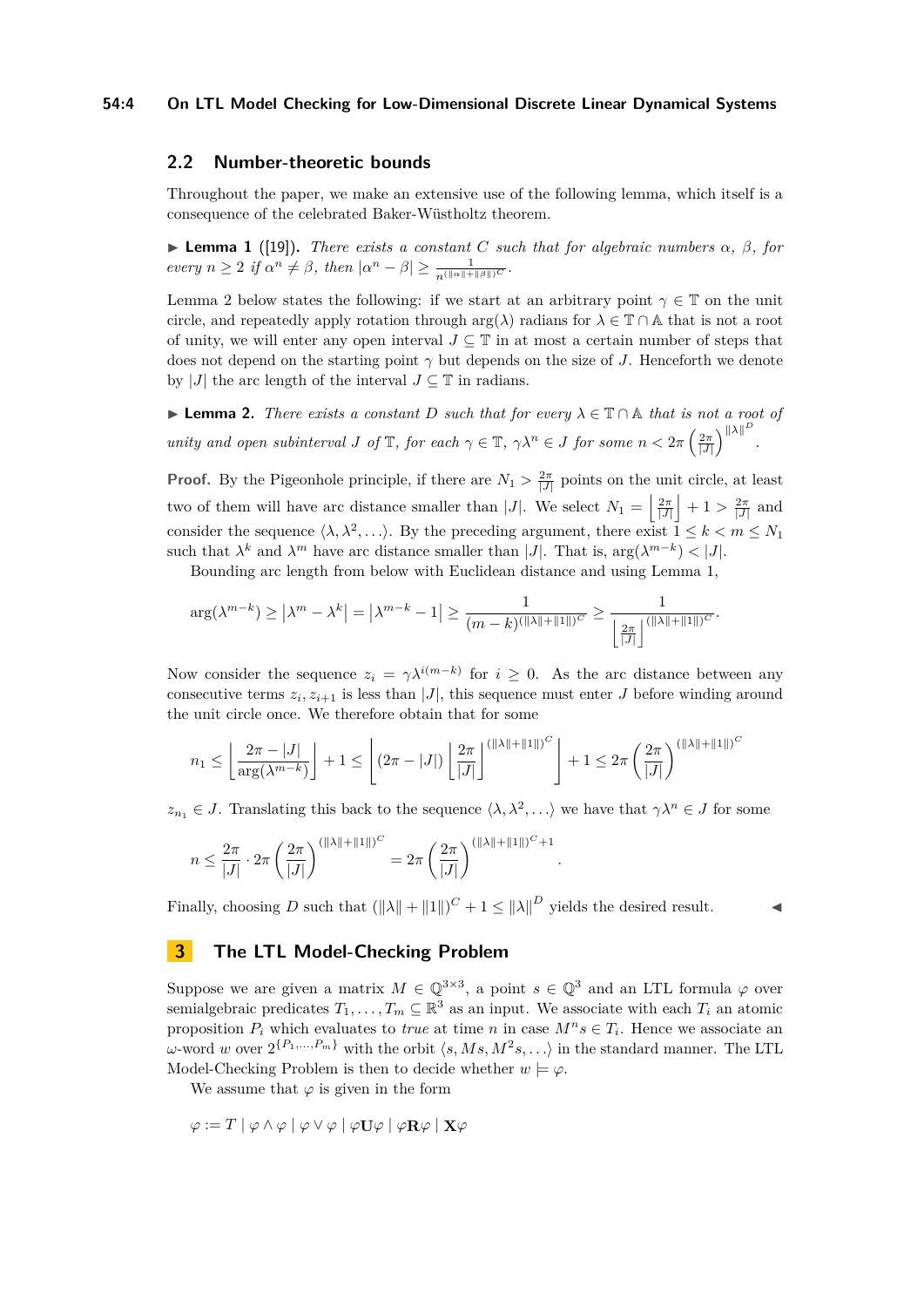where *T* is an atomic semialgebraic set described via a single polynomial inequality of the form  $p(x) > 0$  or  $p(x) > 0$ . Observe that  $\varphi$  does not contain the  $\neg$  operator: an arbitrary formula  $\psi$  over semialgebraic sets (defined by a Boolean combination of inequalities of the type  $p(x) > 0$  or  $p(x) \ge 0$  can be translated into an equivalent formula in this form by first translating  $\psi$  into negation-normal form and then replacing  $\neg p(x) \geq 0$  with  $-p(x) > 0$  and  $\neg p(x) > 0$  with  $-p(x) \geq 0$ . This translation incurs at most a linear blowup in size.

Throughout the paper we assume that the polynomials *p* defining the atomic predicates are given as a list of coefficients including (possibly many) zeros. Hence it is always the case that  $||p|| \geq \deg(p)$ .

We analyse the problem based on the eigenvalues of *M*. Our main result is the following.

**► Theorem 3.** *Given*  $M \in \mathbb{Q}^{3 \times 3}$ ,  $s \in \mathbb{Q}^{3}$  and  $\varphi$ , the LTL Model-Checking Problem is *decidable in*  $\mathbf{EXPSPACE}$  *in*  $\|M\| + \|s\| + \|\varphi\|.$ 

## **4 When not all three eigenvalues are real**

We first consider the case in which *M* has complex eigenvalues  $\lambda$ ,  $\overline{\lambda}$  and a real eigenvalue  $\rho$ . Moreover, we assume that  $\lambda^k \notin \mathbb{R}$  for all  $k \in \mathbb{N}$ , i.e.  $\gamma = \frac{\lambda}{|\lambda|}$  is not a root of unity. This case requires by far the most detailed analysis. However, the final model-checking algorithm is quite simple in that it does not involve any non-trivial manipulations of algebraic numbers or semialgebraic sets.

#### **4.1 Preliminary analysis**

In this section we introduce normalised expressions in order to study the set of all values of *n* for which the term *Mns* of the orbit is in an atomic semialgebraic set *T*. The treatment here mostly mirrors that in [\[4\]](#page-12-9).

Since *M* is assumed to have three distinct eigenvalues, we can diagonalise  $M = PDP^{-1}$ 

where  $D =$  $\lceil$  $\overline{\phantom{a}}$ *λ* 0 0 0 *λ* 0 0 0 *ρ* 1 . Observe that  $M^n s = P D^n P^{-1} s$  and  $P, P^{-1}$  contain algebraic

entries of constant degree and height polynomial in  $||M||$ . Hence we can write

$$
M^{n}s = \begin{bmatrix} a_{1}\lambda^{n} + \overline{a_{1}}\overline{\lambda}^{n} + c_{1}\rho^{n} \\ a_{2}\lambda^{n} + \overline{a_{2}}\overline{\lambda}^{n} + c_{2}\rho^{n} \\ a_{3}\lambda^{n} + \overline{a_{3}}\overline{\lambda}^{n} + c_{3}\rho^{n} \end{bmatrix}
$$

where  $a_1, a_2, a_3$  and  $c_1, c_2, c_3$  are all algebraic numbers with fixed degree and description length polynomial in  $||M|| + ||s||$ .

Let  $T = \{x \in \mathbb{R}^3 : p(x) \sim 0\}, \sim \in \{>, \geq\}$  be an atomic semialgebraic set. We study the set  $\mathcal{Z}(T) = \{n \geq 0 : M^n s \in T\} = \{n \geq 0 : p(M^n s) \sim 0\}$ . In the full version of the paper we show that  $p(M^n s)$  can be written as

$$
\sum_{0 \le p_1, p_2, p_3 \le \deg(p)} \alpha_{p_1, p_2, p_3} \lambda^{np_1} \overline{\lambda}^{np_2} \rho^{np_3} + \overline{\alpha_{p_1, p_2, p_3}} \lambda^{np_1} \overline{\lambda}^{np_2} \rho^{np_3}
$$
 (1)

where each  $\alpha_{p_1,p_2,p_3}$  is an algebraic number of degree polynomial and height exponential in  $||M|| + ||s|| + ||p||$ . If all the coefficients  $\alpha_{p_1, p_2, p_3}$  above are 0 then  $p(M^n s) = 0$  for all *n*, and hence the orbit is either always or never in the semialgebraic set *T*. In this case, we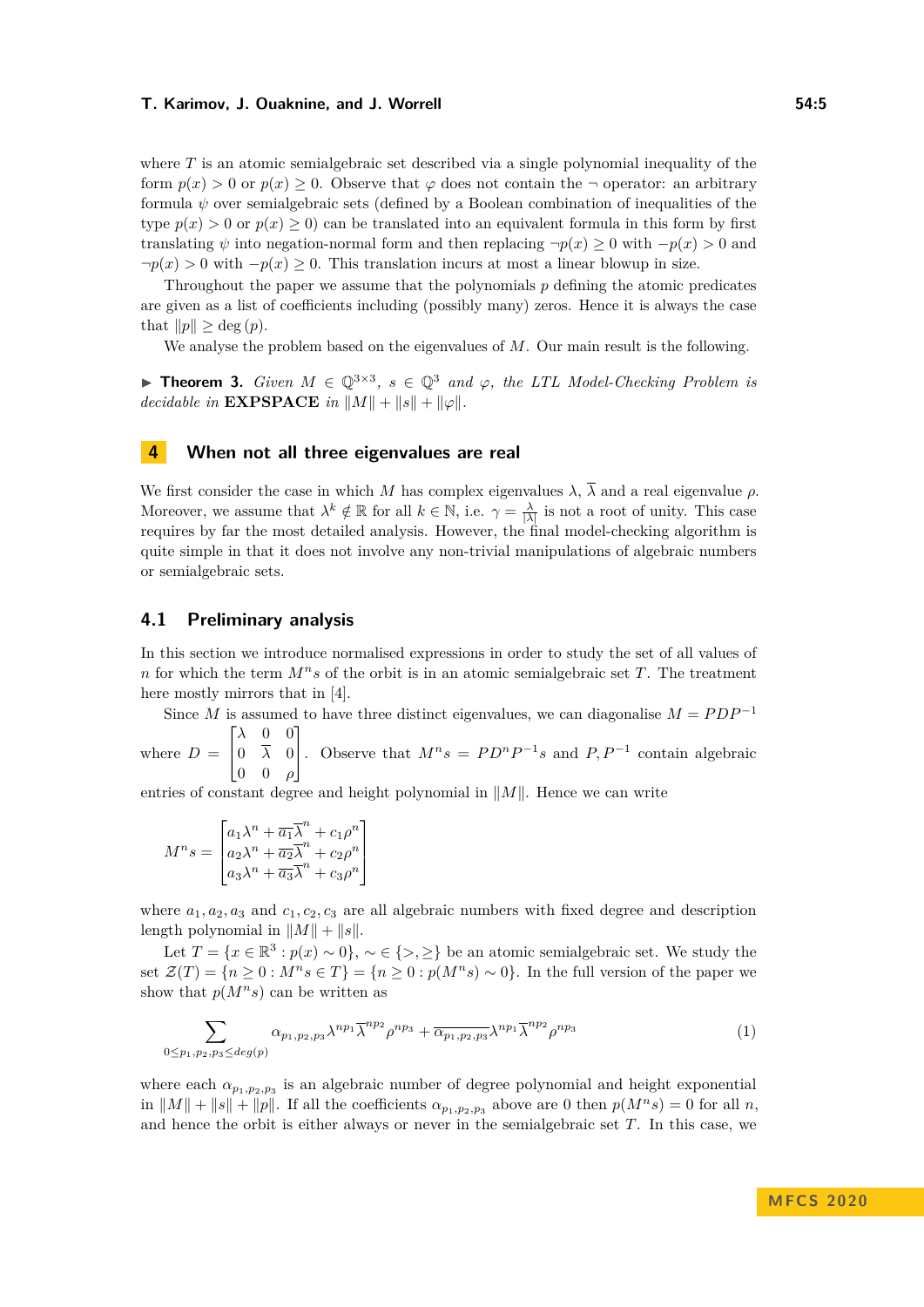can replace *T* in any LTL formula with **true** or **false**. Otherwise, let  $\Lambda = \max\{\left|\lambda^{p_1} \overline{\lambda}^{p_2} \rho^{p_3}\right| :$  $\alpha_{p_1, p_2, p_3} \neq 0$ . Dividing the expression in (1) by Λ we obtain that  $p(M^n s) \sim 0$  if and only if

$$
\sum_{m=0}^{k} \beta_m \gamma^{nm} + \overline{\beta_m} \overline{\gamma}^{nm} + r(n) \sim 0
$$

where

- $\gamma = \frac{\lambda}{|\lambda|}$  with degree at most 12 and height polynomial in  $||M||$ ,
- $\blacksquare$  *k* ≤ deg(*p*),
- $r(n) = \sum_{l=1}^{k'} \chi_l \mu_l^n + \overline{\chi_l \mu_l}^n$  with  $|\mu_l| < 1$  for every  $1 \le l \le k'$ ,

and all the coefficients and exponents  $\beta_m$ ,  $0 \leq m \leq k$  and  $\chi_l$ ,  $\mu_l$ ,  $1 \leq l \leq k'$  are algebraic.

We refer to  $e(n) = \sum_{m=0}^{k} \beta_m \gamma^{nm} + \overline{\beta_m} \overline{\gamma}^{nm} + r(n)$  as the *normalised expression corresponding to T*, and denote the bit-length of its syntactic representation by  $||e||$ , which can again be shown to be of size polynomial in  $||M|| + ||s|| + ||p||$ .

#### **4.2 On visiting atomic semialgebraic sets**

Recall that we defined, for an atomic semialgebraic set *T*, a matrix *M* and a starting point *s*,  $\mathcal{Z}(T) = \{n \geq 0 : M^n s \in T\}$ . We now study the structure of  $\mathcal{Z}(T)$  and show how to compute a useful finite representation for it.

In this section, let  $\|\mathcal{I}_T\| = \|M\| + \|s\| + \|p\|$ , where *p* is the polynomial defining *T*. Let  $e(n) = \sum_{m=0}^{k} \beta_m \gamma^{nm} + \overline{\beta_m} \overline{\gamma}^{nm} + r(n)$  be the normalised expression corresponding to *T*. We call the function  $f(z) = \sum_{m=0}^{k} \beta_m z^m + \overline{\beta_m} \overline{z}^m$ ,  $f: \mathbb{C} \to \mathbb{R}$  the *dominant function corresponding to T*. Observe that  $e(n) = f(\gamma^n) + r(n)$ .

From [\[4\]](#page-12-9) we know that f has at most 4*k* zeros in the unit circle  $\mathbb{T}$ , which are algebraic numbers with description length polynomial in  $||f||$ , and that

**Lemma 4.** *There exists*  $N = 2^{\lVert e \rVert^{O(1)}}$  *such that for all*  $n > N$ *,* 

$$
= f(\gamma^n) \neq 0, \text{ and}
$$

 $f(\gamma^n) > 0$  *iff*  $f(\gamma^n) + r(n) > 0$  *iff*  $M^n s \in T$ *.* 

Since  $f$  is a continuous real-valued function, it maintains its sign between its (at most  $4k$ ) roots on the unit circle. Recalling that  $||e|| = ||\mathcal{I}_T||^{O(1)}$ , we rephrase Lemma 4 as follows:

**Findment 5.** Let T be an atomic semialgebraic set. There exist  $N = 2^{\Vert \mathcal{I}_T \Vert^{O(1)}}$  and  $J \subseteq \mathbb{T}$ *that is a union of finitely many open intervals such that for*  $n > N$ *,*  $M^n s \in T$  *if and only if*  $\gamma^n \in J$ .

Such  $J$  can be written uniquely as a disjoint union of open arcs in  $T$ . We refer to such intervals as the *component intervals* or *components* of *J*. Observe that the endpoints of components of *J* are roots of *f*. Recall that  $\gamma$  is not a root of unity, and hence by Kronecker's theorem, the sequence  $(\gamma^i)_{i \in \mathbb{N}}$  is dense in  $\mathbb{T}$ . It follows that the sequence  $(\gamma^{N+i})_{i \in \mathbb{N}}$  is likewise dense in T, and we obtain that *J* is unique, in the sense of being independent from any *N* that satisfies the conclusion of Theorem 5. Hence we refer to *J* as the *finite union of (open) intervals corresponding to T*.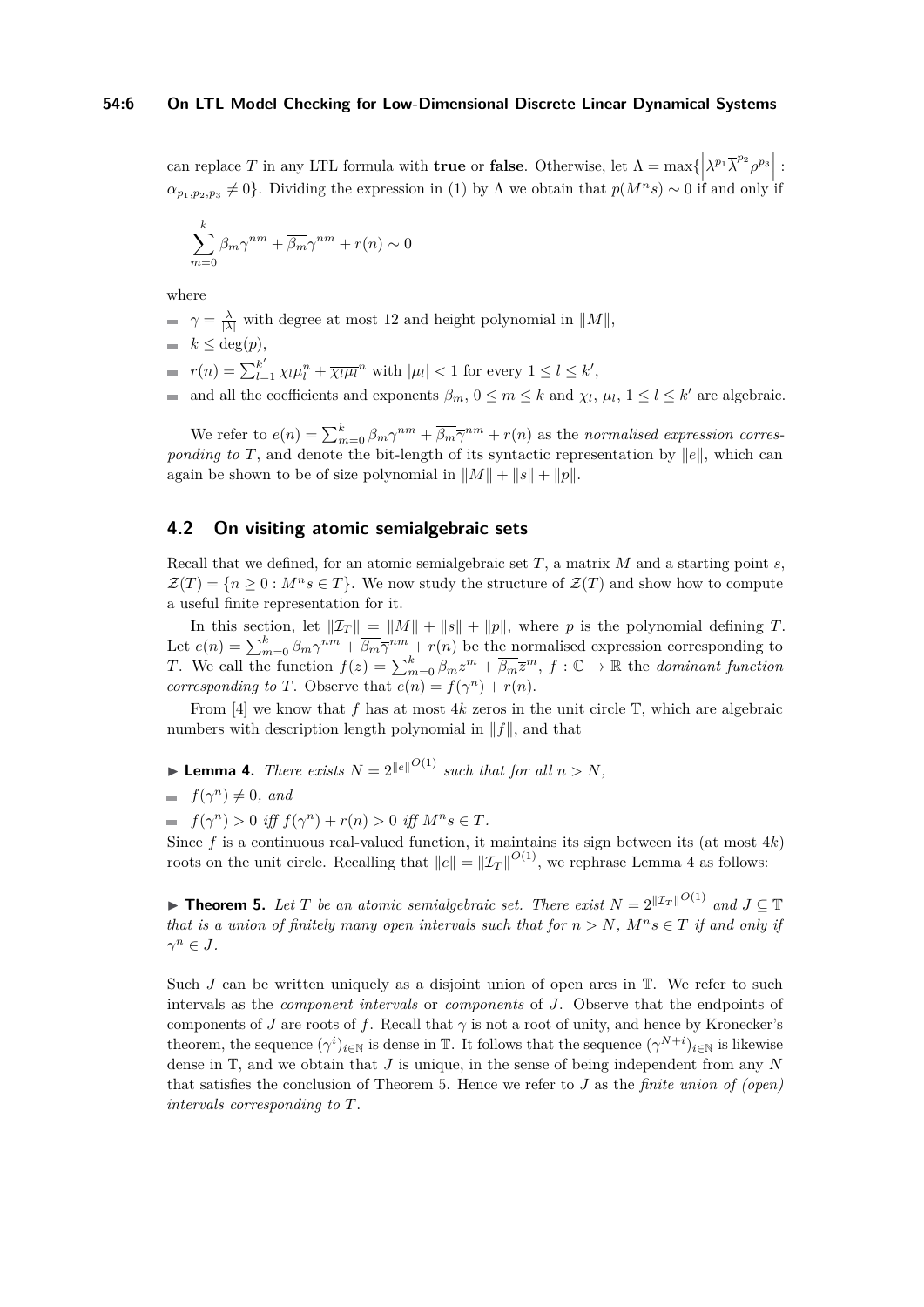## **4.3**  $\mathcal{Z}(\varphi)$  for general  $\varphi$

We now study the set  $\mathcal{Z}(\varphi) = \{n \geq 0 : \langle M^n s, M^{n+1} s, \ldots \rangle \models \varphi\}$ , i.e. the set of all suffixes of the original orbit  $\langle s, Ms, M^2s, \ldots \rangle$  that satisfy  $\varphi$ , for an arbitrary LTL formula  $\varphi$ . We extend Theorem 5 by showing that  $\mathcal{Z}(\varphi)$  also has a corresponding union of finitely many open intervals that can be effectively computed from the finite unions of open intervals corresponding to its subformulas.

In this section, let  $||\mathcal{I}_b|| = ||M|| + ||s|| + \sum_{i=1}^m ||T_i||$  where  $T_1, T_2, \ldots, T_m$  are atomic predicates appearing in some formula  $\varphi$ . Intuitively,  $\|\mathcal{I}_b\|$  is the "basic length" of the input that doesn't account for the structure of  $\varphi$ . Our main result is the following:

**Theorem 6.** Let  $\varphi$  be an LTL formula. There exists  $N = 2^{\Vert \mathcal{I}_b \Vert}$  and a finite union of *open intervals*  $J_{\varphi} \subseteq \mathbb{T}$  *such that for all*  $n > N$ ,  $n \in \mathcal{Z}(\varphi)$  *if and only if*  $\gamma^n \in J_{\varphi}$ *.* 

<span id="page-6-0"></span>To prove this, we will combine Theorem 5 with the following result:

 $\blacktriangleright$  **Theorem 7.** Let semialgebraic sets  $T_1, T_2, \ldots, T_m$ , time step N and finite unions of open *intervals*  $J_1, J_2, \ldots, J_m \subseteq \mathbb{T}$  *be such that for all*  $1 \leq i \leq m$  *and time steps*  $n > N$ ,  $n \in \mathcal{Z}(T_i)$ *if and only if*  $\gamma^n \in J_i$ *. Then for every LTL formula*  $\varphi$  *over*  $T_1, T_2, \ldots, T_m$  *there exists a finite union of open intervals*  $J_{\varphi} \subseteq \mathbb{T}$  *such that for all*  $n > N$ ,  $n \in \mathcal{Z}(\varphi)$  *if and only if*  $\gamma^n \in J_{\varphi}$ *. Moreover, such*  $J_{\varphi}$  *is unique.* 

**Proof.** The uniqueness of  $J_\varphi$ , if such a finite union of open sets exists, can be established using the same topological argument as the one used in the uniqueness result accompanying Theorem 5. In order to prove existence of  $J_{\varphi}$  with the desirable properties we proceed by induction on the structure of  $\varphi$ . If  $\varphi = T_i$ , then  $J_{\varphi} = J_i$  by assumption.

Next, let  $J_{\varphi_1}$  and  $J_{\varphi_2}$  be the finite unions of open intervals corresponding to  $\varphi_1$  and  $\varphi_2$ , respectively. Recall from Section 3 that we can assume  $\varphi$  does not contain the  $\neg$  operator.

- **1.** Suppose  $\varphi = \varphi_1 \vee \varphi_2$ . Then  $J_{\varphi} = J_{\varphi_1} \cup J_{\varphi_2}$ .
- **2.** Similarly, if  $\varphi = \varphi_1 \wedge \varphi_2$  then  $J_{\varphi} = J_{\varphi_1} \cap J_{\varphi_2}$ .
- **3.** Consider  $\varphi = \mathbf{X}\varphi_1$ . Suppose  $n > N$ . Then

$$
n \in \mathcal{Z}(\mathbf{X}\varphi_1) \iff n+1 \in \mathcal{Z}(\varphi_1)
$$

$$
\iff \gamma^{n+1} \in J_{\varphi_1}
$$

$$
\iff \gamma^n \in \gamma^{-1}J_{\varphi_1}.
$$

The first equivalence follows from the semantics of the **X** operator, and the second from the fact that  $n + 1 > N$ . Hence  $J_{\varphi} = \gamma^{-1} J_{\varphi_1}$ .

**4.** The main difficulty lies in analysing the case  $\varphi = \varphi_1 \mathbf{U} \varphi_2$ . If  $J_{\varphi_2}$  is empty, then  $J_{\varphi}$  will be empty too. Now suppose  $J_{\varphi_2}$  is not empty, and let *l* be length of a maximal interval in  $J_{\varphi_2}$ . Using Lemma 2 we can effectively compute a bound

$$
b = b(\varphi_2) = 2\pi \left(\frac{2\pi}{l}\right)^{\|\gamma\|^D}
$$

such that  $\gamma^n$  returns to  $J_{\varphi_2}$  after at most *b* time steps – that is, for every  $n > N$ , there exists  $0 \leq \Delta \leq b$  such that  $\gamma^{n+\Delta} \in J_{\varphi_2}$ . Thus we have that for  $n > N$ ,

$$
n \in \mathcal{Z}(\varphi_1 \mathbf{U} \varphi_2) \iff \exists \Delta \geq 0. \ n + \Delta \in \mathcal{Z}(\varphi_2) \land \forall m \in [n, n + \Delta). \ m \in \mathcal{Z}(\varphi_1)
$$
  

$$
\iff \exists \Delta \in [0, b]. \ n + \Delta \in \mathcal{Z}(\varphi_2) \land \forall m \in [n, n + \Delta). \ m \in \mathcal{Z}(\varphi_1)
$$
  

$$
\iff \bigvee_{\Delta = 0}^{b} \left( n + \Delta \in \mathcal{Z}(\varphi_2) \land \bigwedge_{m = 0}^{\Delta - 1} n + m \in \mathcal{Z}(\varphi_1) \right).
$$

**M FC S 2 0 2 0**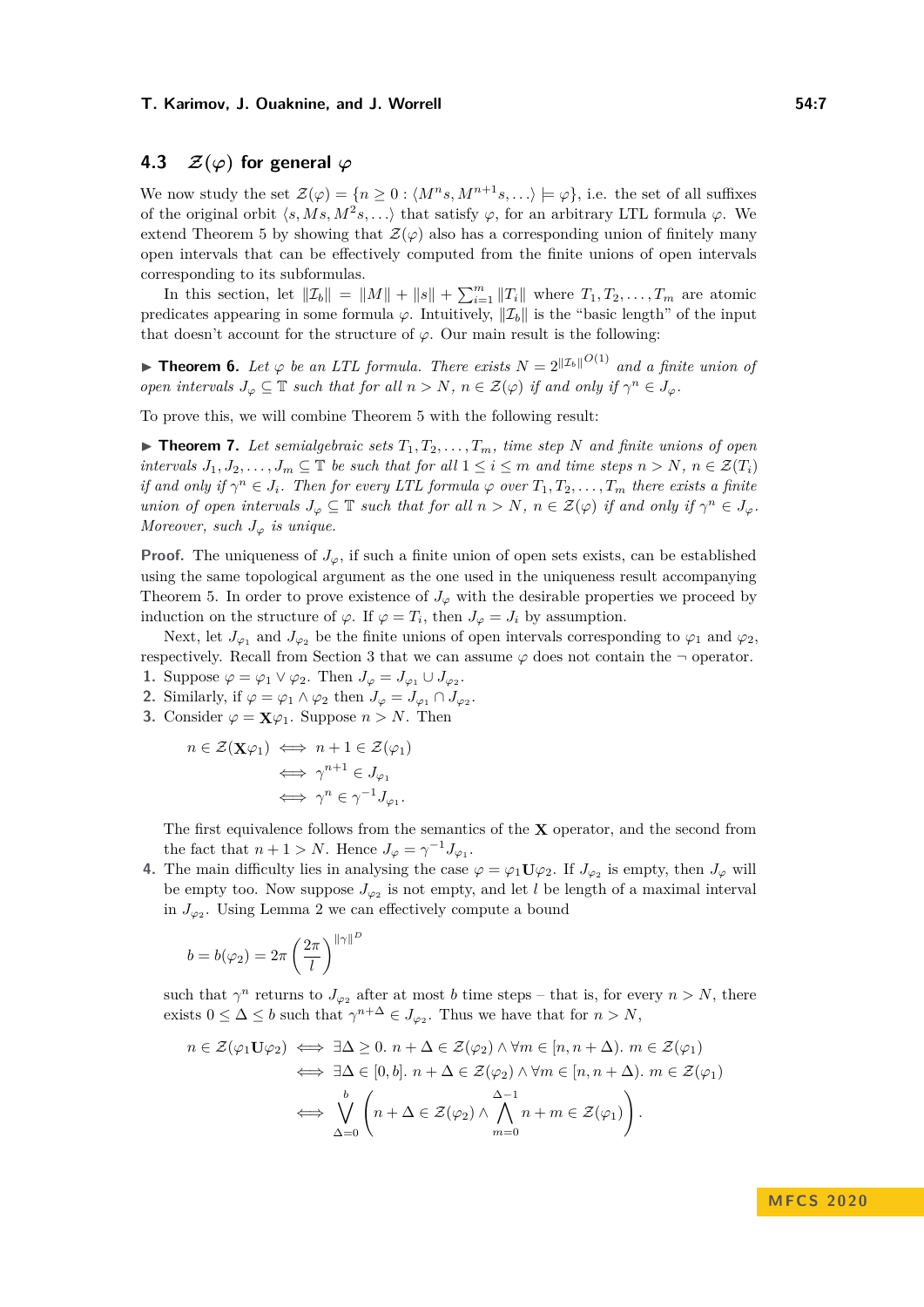#### **54:8 On LTL Model Checking for Low-Dimensional Discrete Linear Dynamical Systems**

By the induction hypothesis,  $n + \Delta \in \mathcal{Z}(\varphi_2) \iff \gamma^{n+\Delta} \in J_{\varphi_2}$ , which is equivalent to  $\gamma^n \in \gamma^{-\Delta} J_{\varphi_2}$ . Similarly,  $n + m \in \mathcal{Z}(\varphi_1) \iff \gamma^n \in \gamma^{-m} J_{\varphi_1}$ . Hence we obtain that

$$
n \in \mathcal{Z}(\varphi_1 \mathbf{U} \varphi_2) \iff \gamma^n \in \bigvee_{\Delta=0}^b \left( \gamma^{-\Delta} J_{\varphi_2} \wedge \bigwedge_{m=0}^{\Delta-1} \gamma^{-m} J_{\varphi_1} \right)
$$

and therefore, the union of open intervals corresponding to  $\varphi$  is

$$
J_{\varphi} = \bigcup_{\Delta=0}^b \left( \gamma^{-\Delta} J_{\varphi_2} \cap \bigcap_{m=0}^{\Delta-1} \gamma^{-m} J_{\varphi_1} \right).
$$

**5.** Finally, suppose  $\varphi = \varphi_1 \mathbf{R} \varphi_2$ . If  $J_{\varphi_1 \wedge \varphi_2} = J_{\varphi_1} \cap J_{\varphi_2}$  is empty, then  $J_{\varphi} = \mathbb{T}$  if  $J_{\varphi_2} = \mathbb{T}$  and *J*<sup> $\phi$ </sup> is empty otherwise. If, on the other hand, *J*<sub> $\phi_1 \wedge \phi$ </sub> is not empty, then  $J_{\phi} = J_{\phi_2 \mathbf{U}(\phi_1 \wedge \phi_2)}$ which can be computed using the preceding analysis.

From the construction described above we can observe that the endpoints of components of  $J_{\varphi}$  come from those of its immediate subformulas. For example, the endpoints in  $J_{\varphi_1 \mathbf{U}\varphi_2}$  are all endpoints of either  $\varphi_1$  or  $\varphi_1$  which have been multiplied by  $\gamma^{-1}$  for at most  $b(\varphi_2)$  steps. In general, the endpoints of component intervals in  $J_{\varphi}$  are of the form  $\gamma^{-n}z$  where *n* is an integer and *z* is a zero of a dominant function (as defined in Section 4.2) corresponding to some semialgebraic target set  $T_i$  appearing in  $\varphi$ .

To prove Theorem 6, recall from Theorem 5 that we already know that for each atomic *T*<sub>*i*</sub>, there exist  $N_i = 2^{(\|M\| + \|s\| + \|T_i\|)^{O(1)}}$  and  $J_i$  such that for  $n > N$ ,  $n \in \mathcal{Z}(T_i)$  if and only if  $\gamma^n \in J_i$ . Taking  $N = \max_{1 \le i \le m} N_i = 2^{\lVert \mathcal{I}_b \rVert^{O(1)}}$  we obtain the desired result.

## **4.4 Analysing the inductive construction of**  $\mathcal{Z}(T)$  **quantitatively**

We now study how small the component intervals in the set  $J_{\varphi}$  corresponding to a formula  $\varphi$ can be. Our aim with this analysis is to be able to bound the *return time*  $T(\varphi)$  of  $\varphi$  with respect to the orbit  $\pi = \langle s, Ms, M^2s, \ldots \rangle$ , defined as

 $T(\varphi) = \sup\{t_2 - t_1 \mid t_1, t_2 \in \mathbb{N} \wedge \pi[t_2, \infty) \models \varphi \wedge \pi[t_2, \infty) \not\vDash \varphi \text{ for every } t_1 \leq t < t_2\}.$ 

Informally,  $T(\varphi)$  denotes the longest time  $\varphi$  remains false in  $\pi = \langle s, Ms, M^2s, \ldots \rangle$  before becoming true.

Recall from Section 4.3 that the endpoints of intervals in  $J_{\varphi}$  are of the form  $\gamma^{-n}z$  for some  $z$  that is a root of a dominant function corresponding to an atomic predicate  $T_i$  appearing in  $\varphi$ . Hence for an endpoint  $u \in \mathbb{T}$  we define the *retraction depth* of *u* to be the smallest integer *n* such that  $u = \gamma^{-n}z$  for such *z*. Next, for an LTL formula  $\varphi$  over  $T_1, \ldots, T_m$ , define

- $d(\varphi)$  to be the length of a smallest maximal interval in the finite union  $J_{\varphi}$  of intervals  $\equiv$ corresponding to  $\varphi$ ,
- $R(\varphi)$  to be the maximum of retraction depths of endpoints in  $J_{\varphi}$ , called the *retraction depth* of *ϕ*, and
- $D(\varphi)$  denote the maximum nesting depth of temporal operators in  $\varphi$ , with atomic formulas having depth 0.

Further, throughout this section let  $||\mathcal{I}_b|| = ||M|| + ||s|| + \sum_{i=1}^m ||T_i||$  and  $||\mathcal{I}|| = ||M|| + ||s|| + ||\varphi||$ where  $T_1, \ldots, T_m$  are the atomic semialgebraic sets appearing in the input formula  $\varphi$ . We link the quantities defined above by analysing the inductive construction described in Theorem [7.](#page-6-0)

$$
\blacktriangleright \textbf{Lemma 8. For every } \varphi, d(\varphi) \geq \frac{1}{(R(\varphi)+2)^{||\mathcal{I}_b||^{O(1)}}}.
$$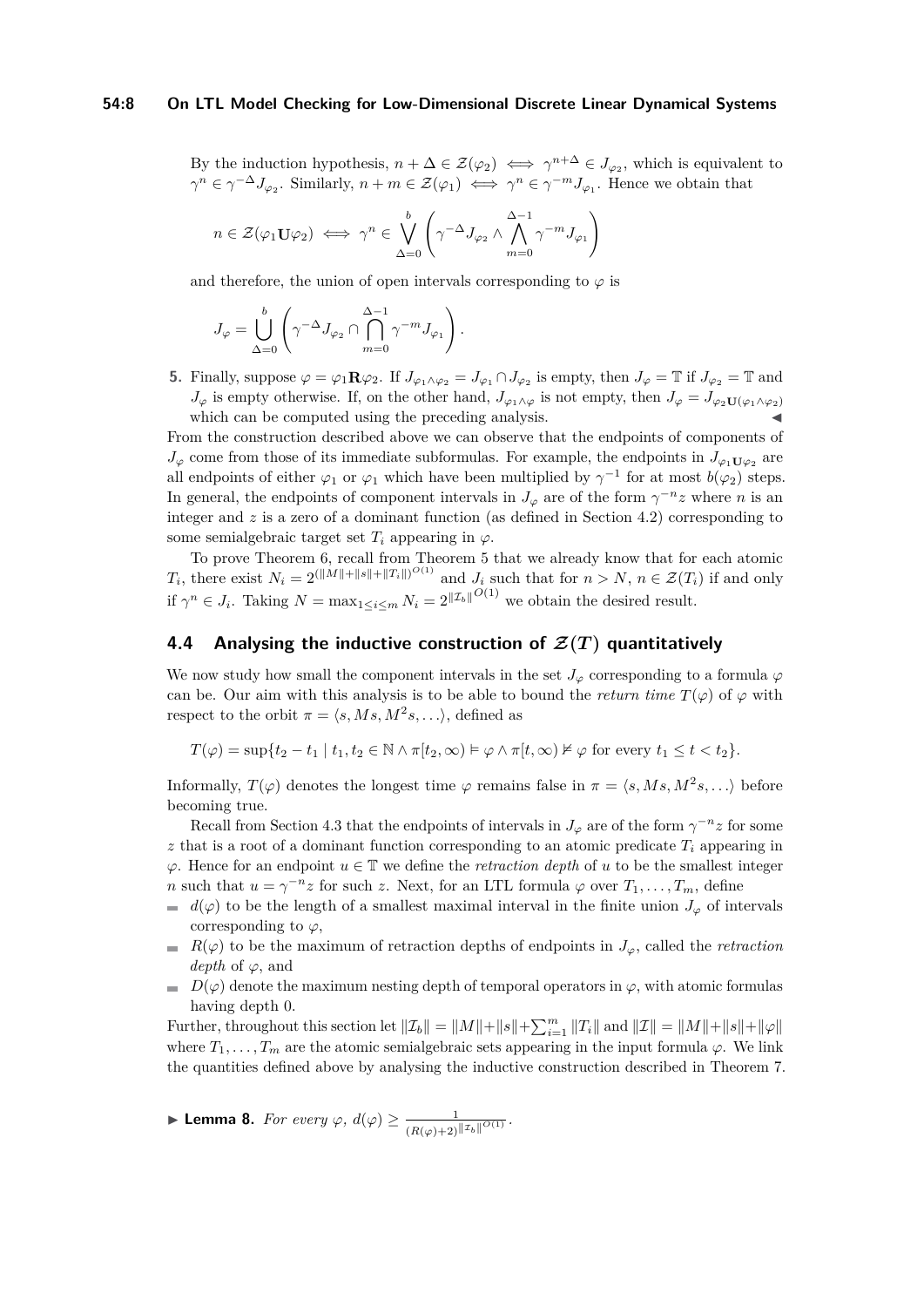**Proof.** We proceed by bounding how close two endpoints of an interval in  $J_\varphi$  can be given the retraction depth  $R(\varphi)$  of  $J_{\varphi}$ . Let  $z_1, z_2$  be roots of dominant functions corresponding to *T*<sub>1</sub>*, T*<sub>2</sub> that appear in  $\varphi$  and  $\gamma^{-n_1}z_1, \gamma^{-n_2}z_2$  two endpoints of component intervals in  $J_{\varphi}$ . We show that  $\|\gamma^{-n_1} z_1 - \gamma^{-n_2} z_2\| \ge \frac{1}{(N+2)^{||\mathcal{I}_b||^{O(1)}}}$  where  $N = |n_1 - n_2|$ . The statement of the lemma then follows from the fact that  $N \leq R(\varphi)$  by definition.

For simplicity assume  $n_1 \geq n_2$ . Recall that the roots  $z_1, z_2$  have degree  $\|\mathcal{I}_b\|^{O(1)}$  and height  $2^{||\mathcal{I}_b||^{O(1)}}$  whereas  $\gamma$  has degree at most 12 and height  $||\mathcal{I}_b||^{O(1)}$ . Next, observe that

$$
\left\|\gamma^{-n_1}z_1 - \gamma^{-n_2}z_2\right\| = \left\|z_1 - \gamma^{n_1 - n_2}z_2\right\| = \left\|\frac{z_1}{z_2} - \gamma^{n_1 - n_2}\right\| = \left\|z' - \gamma^{n_1 - n_2}\right\|
$$

where  $z' \in \mathbb{T}$  is also of degree  $||\mathcal{I}_b||^{O(1)}$  and height  $2^{||\mathcal{I}_b||^{O(1)}}$ .

- If  $n_1 n_2 < 2$ , then we use the root separation bound given in Section 2.1 to obtain that  $||z_1 - \gamma^{n_1-n_2}z_2|| \ge \frac{1}{2||z_b||^{O(1)}}$ . This can done by separating the roots of the product polynomial  $p_1p_2$  where  $p_1$ ,  $p_2$  are polynomials that have  $z'$  and  $\gamma^{n_1-n_2}$  as roots. Observe that  $p_1p_2$  itself is also of degree  $\|\mathcal{I}_b\|^{O(1)}$  and height  $2^{\|\mathcal{I}_b\|^{O(1)}}$ .
- If  $n_1 n_2 \geq 2$ , then by a direct application of Lemma 1 we obtain that

$$
||z_1 - \gamma^{n_1 - n_2} z_2|| \ge \frac{1}{(n_1 - n_2)^{(\|\gamma\| + \|z'\|)^C}} = \frac{1}{(n_1 - n_2)^{(\|z\|)^{O(1)}}}.
$$

*.*

Combining the two bounds yields the desired result.

We now move onto analysing the retraction depth of  $\varphi$ . If  $\varphi$  does not contain any temporal operators then all the endpoints in  $J_\varphi$  are roots of dominant functions themselves. Hence, by definition,  $R(\varphi) = 0$ . For general  $\varphi$ , on the other hand, we have the following result.

**► Lemma 9.** For every formula  $\varphi$  with temporal operator depth  $D(\varphi) > 0$  there exist  $k \leq D(\varphi)$  *formulas*  $\varphi_1, \ldots, \varphi_k$  *over the same atomic predicates as*  $\varphi$  *such that*  $D(\varphi_1)$  <  $D(\varphi_2) < \cdots < D(\varphi_k) < D(\varphi)$  and

$$
R(\varphi) \leq k + 2\pi \sum_{i=1}^{k} \left(\frac{2\pi}{d(\varphi_i)}\right)^{||\gamma||^D}
$$

**Proof.** Let  $\varphi$  be a formula with  $D(\varphi) > 0$ . We first show that there exist a subformula  $\varphi'$  of  $\varphi$  with smaller temporal operator depth and a formula  $\varphi''$  (possibly not a subformula of  $\varphi$ ) with  $D(\varphi'') < D(\varphi)$  such that

$$
R(\varphi) \le 1 + R(\varphi') + 2\pi \left(\frac{2\pi}{d(\varphi'')}\right)^{\|\gamma\|^D}
$$

The statement of the lemma then follows by repeatedly applying the inequality to  $R(\varphi)$  at most  $D(\varphi)$  times. We proceed by a case analysis on the structure of  $\varphi$ .

- **1.** If  $\varphi = \varphi_1 \wedge \varphi_2$  or  $\varphi = \varphi_1 \vee \varphi_2$ , then  $R(\varphi) \le \max\{R(\varphi_1), R(\varphi_2)\}\$ . Hence we can take  $\varphi'$  to be the immediate subformula with the larger retraction depth and  $\varphi''$  to be any subformula of *ϕ*;
- **2.** If  $\varphi = \mathbf{X}\varphi_1$ , then  $R(\varphi) \leq 1 + R(\varphi')$  for a smaller subformula  $\varphi'$  (namely  $\varphi_1$ );

*.*

**3.** If  $\varphi = \varphi_1 \mathbf{U} \varphi_2$ , and  $J_{\varphi_2}$  is empty, then so is  $J_{\varphi}$  and  $R(\varphi) = 0$ . If  $J_{\varphi_2}$  is not empty, then the inductive construction shows that the endpoints of  $J_{\varphi}$  are all endpoints of  $J_{\varphi_1}$  or *J*<sub> $\varphi_2$ </sub> multiplied by  $\gamma^{-1}$  for at most  $b = b(\varphi_2) = 2\pi \left(\frac{2\pi}{d(\varphi_2)}\right)^{||\gamma||^D}$  steps (Theorem [7,](#page-6-0) case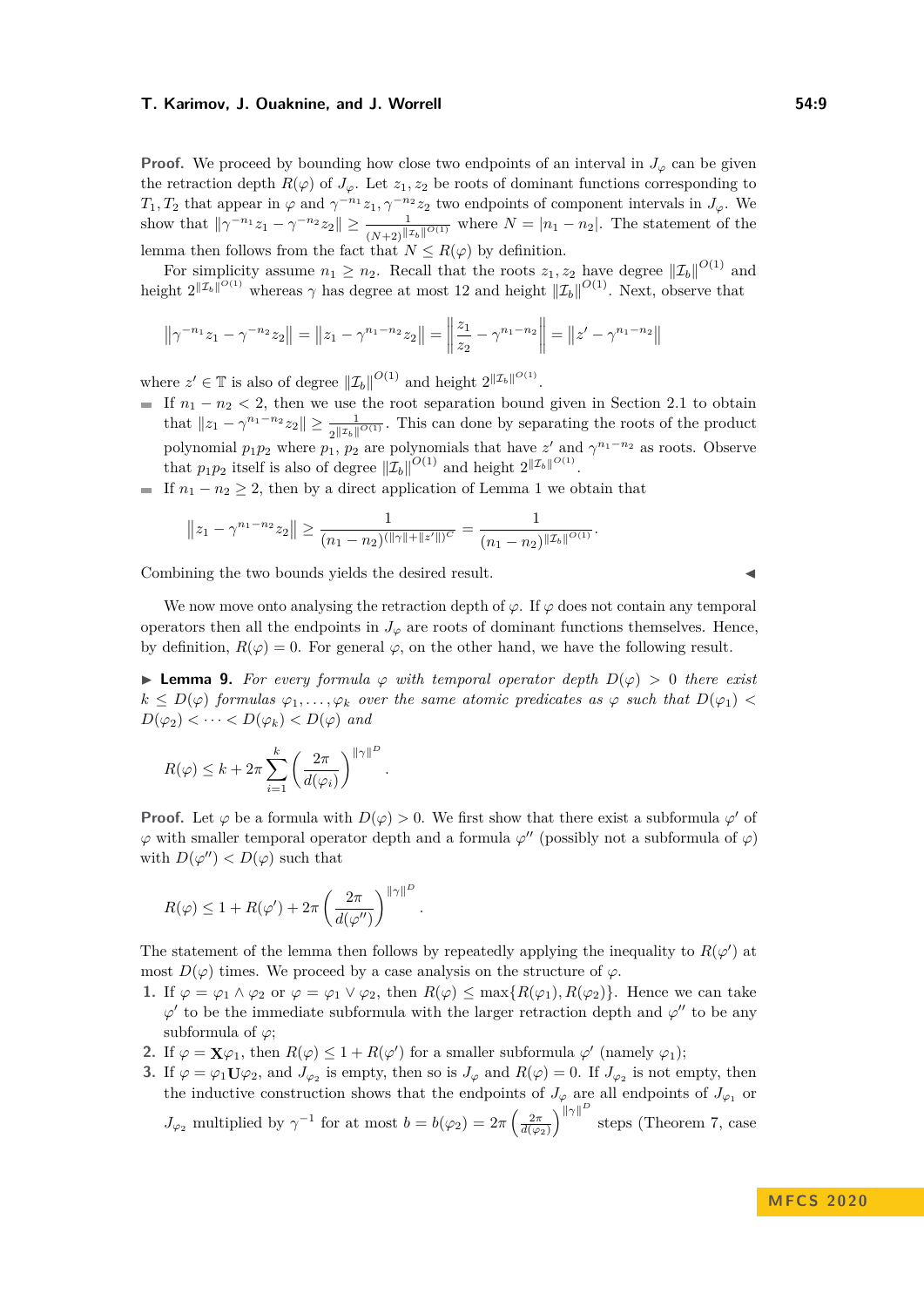4). Hence  $R(\varphi) \le \max\{R(\varphi_1), R(\varphi_2)\} + b(\varphi_2)$  and we can take  $\varphi'$  to be the immediate subformula of  $\varphi$  with larger retraction depth and  $\varphi''$  to be  $\varphi_2$  (which indeed does have a smaller temporal operator depth and also happens to be a subformula of  $\varphi$ ).

**4.** Finally, suppose  $\varphi = \varphi_1 \mathbf{R} \varphi_2$ . The only non-trivial case arises from non-empty  $J_{\varphi_1 \wedge \varphi_2}$ , where the endpoints of  $J_{\varphi}$  are all endpoints of  $J_{\varphi_1 \wedge \varphi_2}$  or  $J_{\varphi_2}$  multiplied by  $\gamma^{-1}$  for at most *D*

 $b(\varphi_1 \wedge \varphi_2)$  steps. In this case, similarly to the above,  $R(\varphi) \leq R(\varphi') + 2\pi \left(\frac{2\pi}{d(\varphi'')} \right)^{||\gamma||}$ where  $\varphi'$  is the immediate subformula of  $\varphi$  with smaller temporal operator depth and  $\varphi''$  is a formula with smaller temporal operator depth (namely,  $\varphi_1 \wedge \varphi_2$ , which is not a subformula of  $\varphi$ ).

We now combine Lemmas 8 and 9 in the following way. Let *q* be a polynomial such that  $\|\gamma\|^D \le q(\|\mathcal{I}_b\|)$  and  $d(\varphi) \ge \frac{1}{(R(\varphi)+2)^{q(\|\mathcal{I}_b\|)}}$ . We obtain that for every  $\varphi$  with temporal operator depth  $D(\varphi) > 0$  there exist  $k \leq D(\varphi)$  formulas  $\varphi_1, \ldots, \varphi_k$  with  $D(\varphi_1) < D(\varphi_2)$  $\cdots < D(\varphi_k) < D(\varphi)$  such that

$$
d(\varphi) \geq \frac{1}{(R(\varphi) + 2)^{q(\|\mathcal{I}_b\|)}} \geq \frac{1}{\left(k + 2 + 2\pi \sum_{i=1}^k \left(\frac{2\pi}{d(\varphi_i)}\right)^{q(\|\mathcal{I}_b\|)}\right)^{q(\|\mathcal{I}_b\|)}}.
$$

In the full version of this paper we analyse this recursive relation and show the following.

**► Theorem 10.** *For any LTL formula*  $\varphi$ ,  $d(\varphi) = \frac{1}{\sqrt{||\mathcal{F}_v||_1} \sqrt{||\mathcal{F}_v||_1}}$  $\frac{1}{2^{2}(\Vert \mathcal{I}_b \Vert + D(\varphi))^{O(1)}}$ . In particular,  $d(\varphi) =$ 1  $\frac{1}{2^{2^{\|X\|}}^{O(1)}}$ , where  $||\mathcal{I}|| = ||M|| + ||s|| + ||\varphi||$ .

The interpretation is that all intervals in  $J_{\varphi}$  have length bounded below by the reciprocal of quantity whose magnitude is doubly exponential in the length of the input. In particular, we can compute a uniform lower bound that only depends on the encoding length of the atomic predicates and the depth of the temporal operators (in addition to  $||M||$  and  $||s||$ ) and not on the structure of *ϕ*.

We are now in a position to apply our quantitative analysis to the model-checking problem via the return time, as discussed at the beginning of this section.

**Theorem 11.** *The return time*  $T(\varphi)$  *of any LTL formula*  $\varphi$  *with respect to an orbit*  $\langle s, Ms, M^2 s, \ldots \rangle$  *is*  $2^{2(\|\mathcal{I}_b\| + D(\varphi))^{O(1)}}$ *. In particular,*  $T(\varphi) = 2^{2^{\|\mathcal{I}\|^{O(1)}}}$ *.* 

**Proof.** Let  $N = 2^{\Vert \mathcal{I}_b \Vert^{O(1)}}$  be the time after which whether the suffix  $\langle M^n s, M^{n+1} s, \ldots \rangle \models \varphi$ depends only on  $\gamma^n$ , as described in Theorem 7. Applying Lemma 2 to Theorem 10 we obtain that the return time  $T'(\varphi)$  of  $\varphi$  with respect to  $\langle M^{N+1}s, M^{N+2}s, \ldots \rangle$  is  $2^{2(\Vert \mathcal{I}_b \Vert + D(\varphi))^{O(1)}}$ . Hence the return time with respect to the original orbit is at most  $N+T'(\varphi) = 2^{2(\Vert \mathcal{I}_b \Vert + D(\varphi))^{O(1)}}$ .  $\blacktriangleleft$ 

We will use this result in Section 6 to construct, given an input formula, an equivalent formula (with respect to the given orbit) that only has bounded quantifiers and then proceed to solve the resulting finitary model-checking problem.

## **5 The remaining cases**

Now suppose *M* has three real eigenvalues or eigenvalues  $\lambda$ ,  $\overline{\lambda}$ ,  $\rho$  with  $\gamma = \frac{\lambda}{|\lambda|}$  a root of unity. In the full version of this paper we show that in both cases, for an atomic semialgebraic target *T*,  $\mathcal{Z}(T) = \{n \geq 0 : \langle M^n s, M^{n+1} s, \ldots \rangle \in T\}$  is a semilinear set for which an explicit representation can be computed. In particular,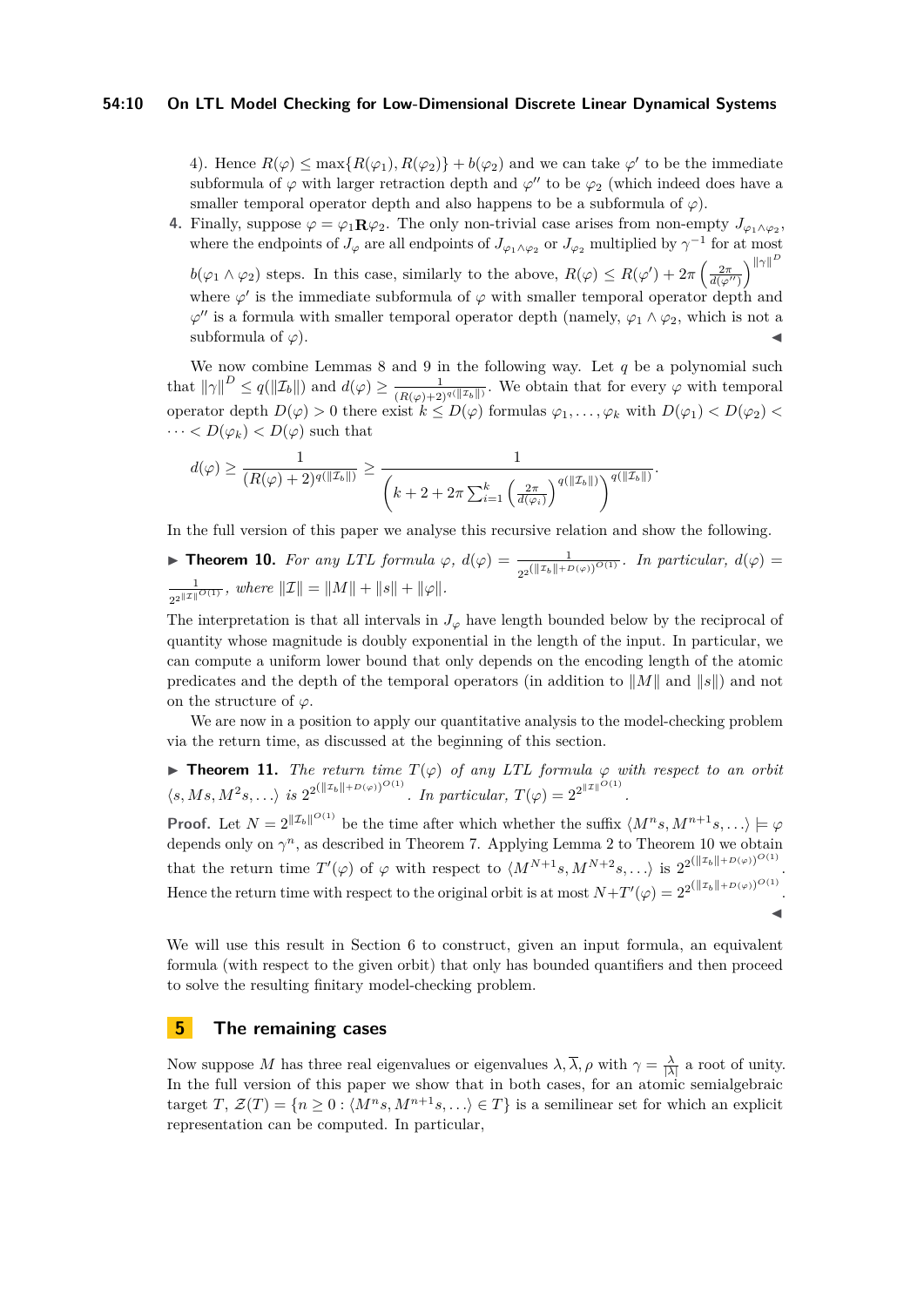**Listing 1** Recursive model-checking algorithm for formulas with only bounded temporal operators.

```
ModelCheck (formula F, starting point n)
case F = Unit1(F1, F2, upper bound B):
    for i=0 to B do
        if ModelCheck (F2, n+i) return true
        if not ModelCheck (F1, n+i) return false
    return false
case F = Release (F1, F2, upper bound B):
    for i = 0 to B do
        if not ModelCheck (F2, n+i) return false
        if ModelCheck (F1, n+i) return true
    return true
case F = Next(F1)return ModelCheck (F1, n+1)
case F = And(F1, F2):
    l = ModelCheck(F1, n)r = ModelCheck (F2, n)return l and r
case F = 0r(F1, F2):
    l = ModelCheck(F1, n)r = ModelCheck (F2, n)return l or r
case F = atomic semialgebraic T:
    return Oracle (T. n)
```
▶ **Theorem 12.** *Given a semialgebraic set T*, a square matrix  $M \in \mathbb{Q}^{3 \times 3}$  with three real *eigenvalues, and a starting point*  $s \in \mathbb{Q}$ , there exists an integer  $N = 2^{\Vert \mathcal{I}_T \Vert^{O(1)}}$  and a *computable*  $X \subseteq \{0, 1\}$  *such that for all*  $n > N$ *,*  $M^n s \in S$  *if and only if*  $n \mod 2 \in X$ *.* 

▶ **Theorem 13.** *Given a semialgebraic set T*, *a square matrix*  $M \in \mathbb{Q}^{3 \times 3}$  *with eigenvalues*  $\lambda, \overline{\lambda}, \rho$  where  $\gamma = \frac{\lambda}{|\lambda|}$  is a root of unity, and a starting point  $s \in \mathbb{Q}$ , there exists an integer  $N = 2^{\|\mathcal{I}_T\|^{O(1)}}$  and a computable  $X \subseteq \{0, 1, ..., 287\}$  such that for all  $n > N$ ,  $M^n s \in S$  if and only if *n* mod  $288 \in X$ *.* 

Here once again  $\|\mathcal{I}_T\| = \|p\| + \|M\| + \|s\|$ , where p is the polynomial defining T. In the next section we discuss how to utilise Theorems 12 and 13 in order to obtain a decision procedure for the relevant cases of the LTL Model-Checking Problem.

## **6 Model-checking algorithm and its complexity**

In this section we summarize our algorithmic contribution. Suppose we are given  $M \in \mathbb{Q}^{3 \times 3}$ ,  $s \in \mathbb{Q}^{3}$  and an LTL formula  $\varphi$  over semialgebraic  $T_1, \ldots, T_m$  as the input. We describe a decision procedure for determining whether  $\langle s, Ms, M^2s, \ldots \rangle \models \varphi$ .

Let us first consider the complexity of determining, for a given  $n, M \in \mathbb{Q}^{3 \times 3}, s \in \mathbb{Q}^3$  and a semialgebraic target *T* defined via  $p(x) \sim 0$ , whether  $M^n s \in T$ . Using iterated squaring we can encode the statement  $p(M^n s) \sim 0$  into the existential theory of real numbers using a formula of size  $O(||M|| \log n + ||p|| + ||s||)$ . If the input is M, *s* and an LTL formula  $\varphi$ containing *T*, this can be written as  $O(||\mathcal{I}|| + \log n)$ . Since the existential theory of real numbers can be decided in polynomial space (see, e.g., [\[21\]](#page-13-9)), an oracle for determining whether  $M^n s$  is in a target set T can be implemented using space polynomial in  $\|\mathcal{I}\| + \log n$ .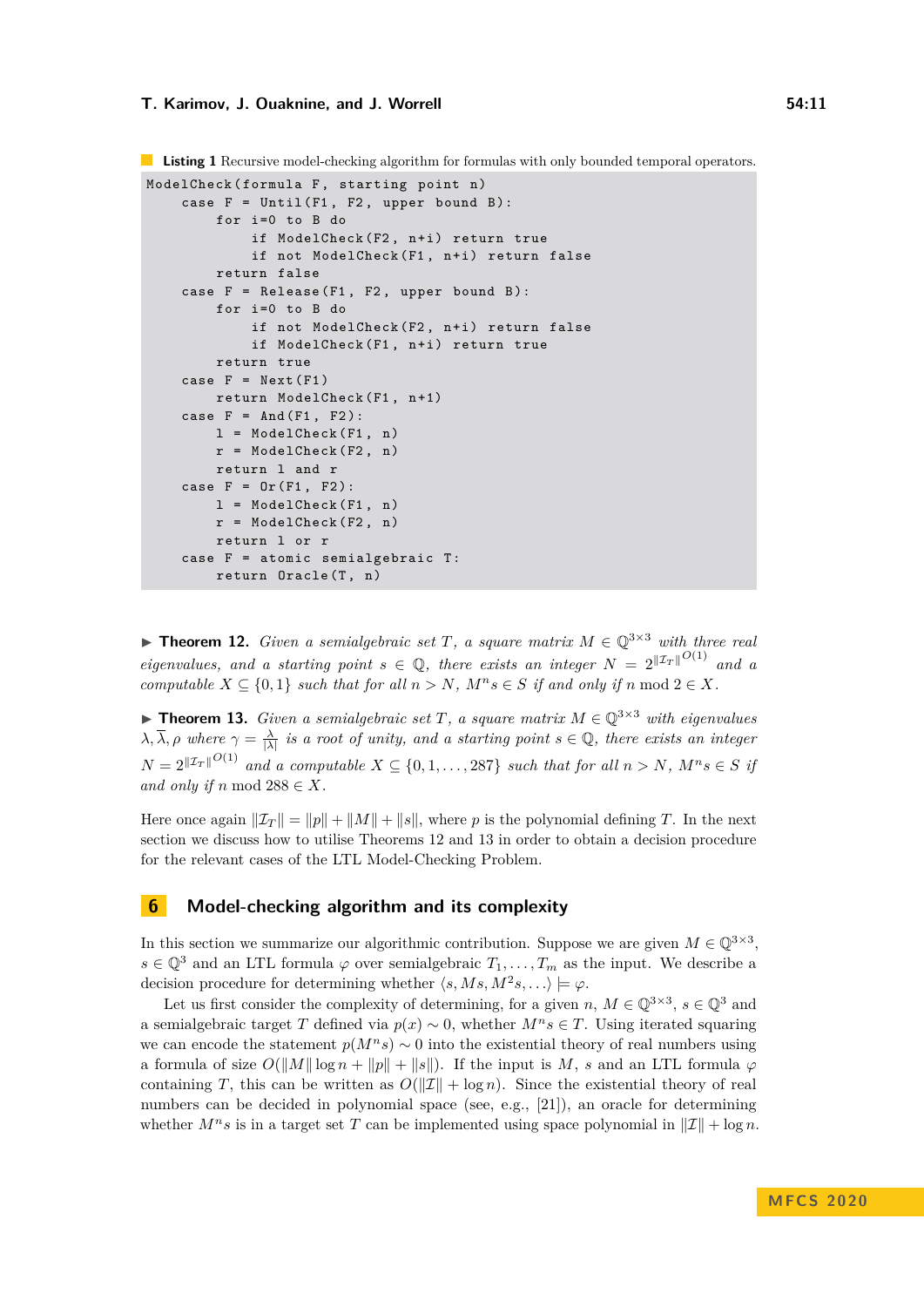#### **54:12 On LTL Model Checking for Low-Dimensional Discrete Linear Dynamical Systems**

We now move onto the main algorithm. As the first step, determine whether *M* has three real eigenvalues  $\rho_1, \rho_2, \rho_3$  or two complex eigenvalues  $\lambda, \overline{\lambda}$  and a real eigenvalue  $\rho$ . If the latter is the case, additionally determine whether  $\gamma = \frac{\lambda}{|\lambda|}$  is a root of unity or not.

If *M* only has real eigenvalues or  $\gamma$  is a root of unity, we proceed by computing an explicit representation for the semilinear set  $\mathcal{Z}(\varphi) = \{n \geq 0 : \langle M^n s, M^{n+1} s, \ldots \rangle \models \varphi\}$ . We illustrate how this can be done by using Theorem 13 and repeatedly combining semilinear sets in case where  $\gamma$  is a root of unity. In case M has three real eigenvalues the same procedure can be applied to Theorem 12.

We first compute an explicit representation for  $\mathcal{Z}(T_i) = \{n \geq 0 : \langle M^n s, M^{n+1} s, \ldots \rangle \in T_i\}$ for each atomic  $T_i$  in  $\varphi$ . To this end, we compute the value of  $N_i = 2^{\| \mathcal{I}_{T_i} \|}^{\mathcal{O}(1)}}$  described in Section 5 for each  $1 \leq i \leq m$  and then take the maximum  $N = \max_{1 \leq i \leq m} N_i$ . Next we determine  $F_i = \{n \leq N : M^n s \in T_i\}$  and compute  $X_i \subseteq \{0, 1, \ldots, 287\}$  such that for  $n > N$ ,  $M^n s \in T_i$  if and only if *n* mod 288 ∈ *X*. These sets can be determined by making queries to the oracle of the form  $M^n s \in T_i$  for  $0 \le n \le N + 288$ , requiring  $2^{||\mathcal{I}||^{O(1)}}$  space in total. Finally, from sets  $F_i$ ,  $X_i$  for  $1 \leq i \leq m$  we can construct, for arbitrary formula  $\varphi$ , sets F and *X* such that for all  $n \leq N$ ,  $\langle M^n s, M^{n+1} s, \ldots \rangle \models \varphi$  if and only if  $n \in F$  and for all  $n > N$ ,  $\langle M^n s, M^{n+1} s, \ldots \rangle \models \varphi$  if and only if *n* mod 288  $\in X$ . It only remains to check whether  $0 \in F$ . Hence we have a decision procedure that is in **EXPSPACE** in  $||\mathcal{I}||$ .

If, on the other hand,  $\gamma$  is not a root of unity, then we proceed by replacing each **R** and **U** operator in  $\varphi$  with a bounded one. Suppose  $\varphi_1 \mathbf{U} \varphi_2$  is a subformula of  $\varphi$ . Using Theorem 11 we can compute an upper bound *B* on return time  $T(\varphi_2)$  of  $\varphi_2$  with respect to  $\langle s, Ms, M^2s, \ldots \rangle$ . We then simply replace  $\varphi_1 \mathbf{U} \varphi_2$  in  $\varphi$  with  $\varphi_1 \mathbf{U}^{\leq B} \varphi_2$  (" $\varphi_1$  remains true until  $\varphi_2$  is true, and  $\varphi_2$  becomes true within the first *B* steps"), with the justification that at any time step *n*, if the formula  $\varphi_2$  remains false for all suffixes  $\langle M^{n+\delta}s, M^{n+\delta+1}s, \ldots \rangle$ ,  $0 \leq \delta \leq B$ , then  $\varphi_2$  will remain false for all  $\langle M^{n+\delta}s, M^{n+\delta+1}s, \ldots \rangle$ ,  $\delta \geq 0$ . Similarly, for a subformula of the form  $\varphi_1 \mathbf{R} \varphi_2$  we first compute bounds  $B_1$  and  $B_2$  on the return times  $T(\varphi_1 \wedge \varphi_1)$  and  $T(\neg \varphi_2)$ , respectively, and set  $B = \max\{B_1, B_2\}$ . Observe that *B* is at most the bound stipulated in Theorem 11 on the return time of  $\varphi_1 \mathbf{R} \varphi_2$  as the latter has higher temporal operator depth. Finally, we replace  $\varphi_1 \mathbf{R} \varphi_2$  with the bounded version  $\varphi_1 \mathbf{R}^{\leq B} \varphi_2$ with the semantics that either  $\varphi_1$  successfully releases  $\varphi_2$  within the first *B* steps or  $\varphi_2$ remains true for the first *B* steps.

We have now reduced the original problem of checking whether the orbit  $\langle s, Ms, M^2s, \ldots \rangle$ satisfies  $\varphi$  to determining whether it satisfies  $\varphi'$  with all operators bounded by at most  $2^{2^{\|\mathcal{I}\|^{O(1)}}}$ steps. Moreover, note that our algorithm so far does not involve any manipulation of semialgebraic sets or algebraic numbers. In Listing 1 we describe a simple recursive procedure for determining whether a path satisfies such a formula  $\varphi'$  with only bounded temporal operators starting from a time step *n*.

To analyse the complexity of our main algorithm, let *B* be a maximum bound on a temporal operator in  $\varphi'$  (i.e. maximum bound on the return time of a subformula of  $\varphi$ ). Observe that during the run of the model-checking algorithm, all calls to the oracle are for time steps  $n \leq D(\varphi')B = 2^{2^{\|\mathcal{I}\|}^{O(1)}}$ , where  $D(\varphi)$  is the temporal operator depth of  $\varphi$  as defined in Section 4.4. Therefore, the total space required by the oracle is  $O(|\mathcal{I}| + \log(D(\varphi)B)) = 2^{||\mathcal{I}||^{O(1)}}$ . With respect to the oracle, our algorithm operates in  $O(D(\varphi) \cdot \log(D(\varphi)B)) = 2^{\|\mathcal{I}\|^{O(1)}}$  space as it simply maintains at most  $D(\varphi)$ -many counters with  $D(\varphi)B$  bits. Adding the two space requirements we conclude that our decision procedure lies in **EXPSPACE** in  $||\mathcal{I}||$ .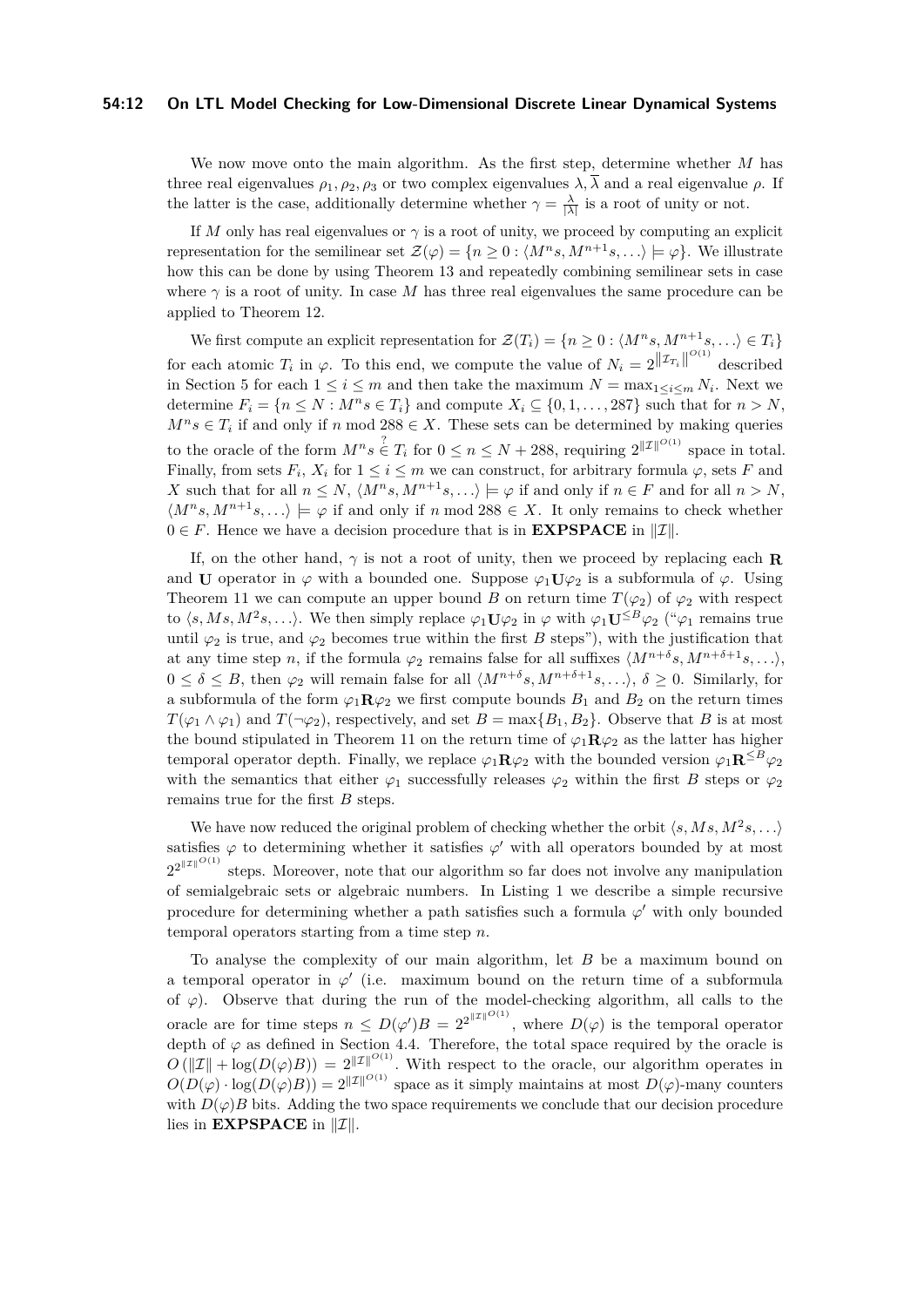## **7 Conclusion**

We have given an algorithm to model check an LTL formula on the orbit of a linear dynamical system in dimension at most 3. The procedure reduces the LTL Model-Checking Problem to an equivalent bounded model-checking problem, which can be solved directly. The heart of the proof is the effective upper bound, given in Theorem 11, of the so-called return time of an LTL formula on a given orbit. Establishing this bound requires the use of several number-theoretic tools. As we have noted in the introduction, there are formidable obstacles to generalising this result to matrices of higher dimensions, since the LTL Model-Checking Problem generalises numerous longstanging open decision problems on linear dynamical systems. Another direction for further work is to consider the problem of model checking MSO, i.e., to generalise the logic. Here we plan to explore connections with the respective frameworks of Semenov [\[22\]](#page-13-10) and Rabinovitch [\[20\]](#page-13-11) on decidable extensions of MSO with almost periodic predicates. Finally, in this work we have considered the unique orbit determined by a fixed starting point. But many situations ask to quantify over different orbits, e.g., one could ask whether there is a neighbourhood of a given point such that all orbits starting in the neighbourhood satisfy a given LTL formula – see  $[4]$  and  $[1]$  for work in this direction.

#### **References**

- <span id="page-12-10"></span>**1** Manindra Agrawal, S. Akshay, Blaise Genest, and P. S. Thiagarajan. Approximate verification of the symbolic dynamics of Markov chains. *J. ACM*, 62(1):2:1–2:34, 2015.
- <span id="page-12-8"></span>**2** S. Almagor, J. Ouaknine, and J. Worrell. The Polytope-Collision Problem. In *44th International Colloquium on Automata, Languages, and Programming, ICALP 2017, July 10-14, 2017, Warsaw, Poland*, pages 24:1–24:14, 2017.
- <span id="page-12-7"></span>**3** Shaull Almagor, Joël Ouaknine, and James Worrell. The Semialgebraic Orbit Problem. In *36th International Symposium on Theoretical Aspects of Computer Science, STACS 2019, March 13-16, 2019, Berlin, Germany*, pages 6:1–6:15, 2019.
- <span id="page-12-9"></span>**4** Shaull Almagor, Joël Ouaknine, and James Worrell. First-order orbit queries. *Theory Comput Syst*, 2020.
- <span id="page-12-11"></span>**5** S. Basu, R. Pollack, and M-F. Roy. *Algorithms in real algebraic geometry*, volume 20033. Springer, 2005.
- <span id="page-12-5"></span>**6** V. Chonev, J. Ouaknine, and J. Worrell. The Orbit Problem in higher dimensions. In *Proceedings of the forty-fifth annual ACM symposium on Theory of computing*, pages 941–950. ACM, 2013.
- <span id="page-12-6"></span>**7** V. Chonev, J. Ouaknine, and J. Worrell. The Polyhedron-Hitting Problem. In *Proceedings of the Twenty-Sixth Annual ACM-SIAM Symposium on Discrete Algorithms*, pages 940–956. SIAM, 2015.
- <span id="page-12-0"></span>**8** V. Chonev, J. Ouaknine, and J. Worrell. On the complexity of the Orbit Problem. *J. ACM*, 63(3):23:1–23:18, 2016.
- <span id="page-12-12"></span>**9** H. Cohen. *A course in computational algebraic number theory*, volume 138. Springer Science & Business Media, 2013.
- <span id="page-12-1"></span>**10** V. Halava, T. Harju, M. Hirvensalo, and J. Karhumäki. Skolem's Problem – on the border between decidability and undecidability. Technical Report 683, Turku Centre for Computer Science, 2005.
- <span id="page-12-3"></span>**11** M. A Harrison. Lectures on linear sequential machines. Technical report, DTIC Document, 1969.
- <span id="page-12-4"></span>**12** R. Kannan and R. J. Lipton. The Orbit Problem is decidable. In *Proceedings of the twelfth annual ACM symposium on Theory of computing*, pages 252–261. ACM, 1980.
- <span id="page-12-2"></span>**13** R. Kannan and R. J. Lipton. Polynomial-time algorithm for the Orbit Problem. *Journal of the ACM (JACM)*, 33(4):808–821, 1986.